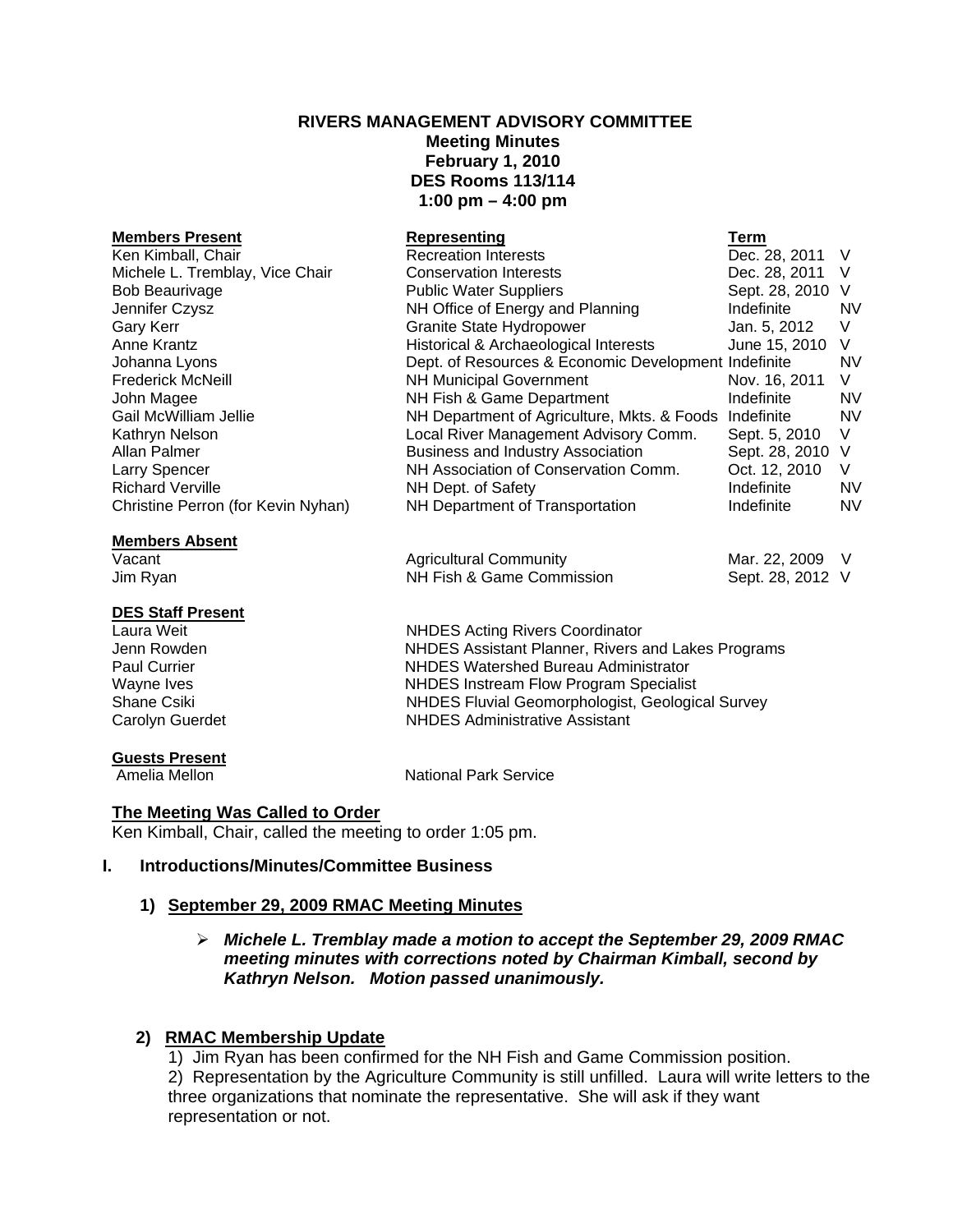## **II. Legislation/Rulemaking/Other**

## 1) **House Bill 2 Committee Update –** Laura Weit

The Committees on Committees that was established by HB 2 to review all non-regulatory committees, boards, commissions, and task forces met on January 28<sup>th</sup> to review the list that was under consideration. Based on testimony that was given on HB 1451 and the survey submitted by DES, the Committee on Committees unanimously voted to reinstate the LACs. HB 1689 will be amended to include an exemption for the LACs and the Lakes Management Advisory Committee, as the RMAC is already included. Michele Tremblay encouraged the RMAC to stay vigilant until HB 1689 passes and is signed into law.

Larry Spencer, who was in Ireland last semester, mentioned that the university at which he taught was extremely impressed with NH's river management protection program and the LACs.

At this time Chairman Kimball asked those present to introduce themselves as there were guests present. He also thanked Laura, Jenn, Commissioner Burack, and Assistant Commissioner Walls for their support on reinstating the RMAC and the LACs.

- 2) **Wetland Stream Crossing Rules Update** Laura Weit This was postponed until later in the meeting.
- 3) **Legislation and Policy Subcommittee** Michele Tremblay

 Michele thanked subcommittee members Kath Nelson and Allan Palmer and also Laura and Jenn for their work on developing the recommendations. She then reviewed the handout listing the bills and explained the process – OSM = oppose, support, or monitor.

HB 222, relative to fill and dredge permits in wetlands. Recommendation - Monitor, as no consensus was reached amongst the subcommittee.

HB 1234, relative to disclosure of property rights and responsibilities in the sale of shorefront property. Recommendation – Monitor, as no consensus was reached amongst the subcommittee.

HB 1239, relative to DES field citations and cease and desist orders. Recommendation - Support.

HB 1266, relative to notification requirements for lowering the water level of a lake or pond. Recommendation - Support.

HB 1299, establishing a committee to study enacting a moratorium on the sale and use of fertilizers containing phosphorus. Recommendation - Monitor.

HB 1305, relative to designating uses of surface waters. Recommendation - Support. HB 1348, relative to enforcement of surface water classification. Recommendation - Monitor, as no consensus was reached amongst the subcommittee.

HB 1450, relative to the designation of a portion of the Cocheco River as a protected river. Recommendation - Support.

HB 1451, relative to the expiration dates of certain committees. Recommendation - Support. HB 1462, establishing a shoreland advisory committee. Recommendation - Support.

HB 1689, exempting certain non-regulatory boards, commissions, councils, advisory committees, and task forces from repeal on June 30, 2011. Recommendation - Support. SB 44, establishing a commission to review all fees charged by DES. Recommendation - Support.

SB 335, relative to wetland impact assessments in construction permit applications.

Recommendation - Monitor, as no consensus was reached amongst the subcommittee.

SB 370, relative to sewage disposal systems. Recommendation - Oppose.

SB 411, relative to permitting of large groundwater withdrawals. Recommendation - Support.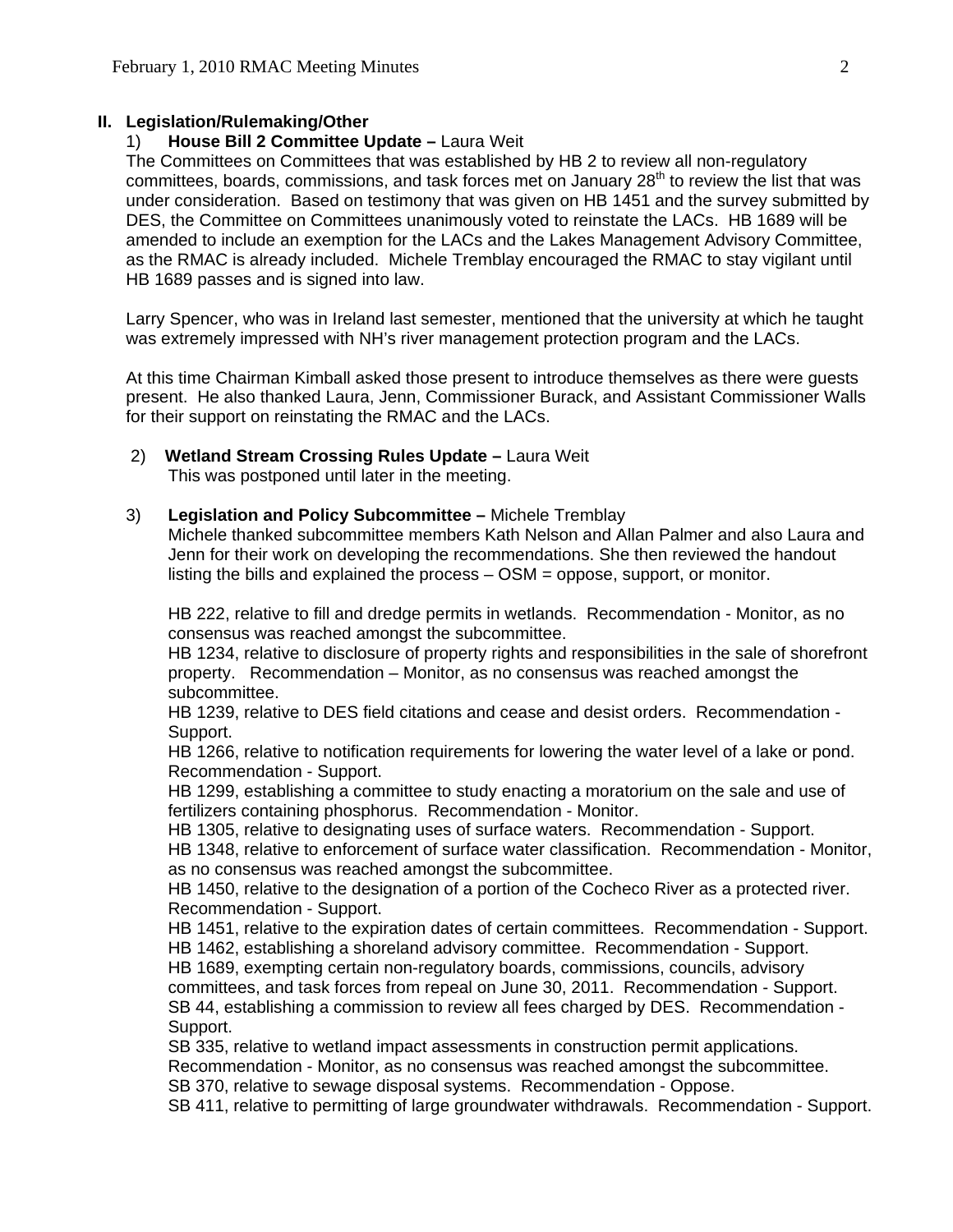SB 441, relative to the lakes management and protection program. Recommendation - Support.

SB 442, relative to the grant program to administer exotic aquatic plant prevention. Recommendation - Support.

 Discussion then turned to HB 681-FN and comments received from Collis Adams. Michele proposed that the bills in which the subcommittee did not reach consensus be 'M'onitored. She also proposed that for all other bills, the RMAC 'S'upport or 'O'ppose as recommended.

 Bob Beaurivarge raised the question as to what is done if a member of the RMAC has a different position than what the subcommittee recommends, as all the stakeholders names are on the RMAC letterhead, which gives the impression of support/opposition by the entire committee. Michele noted that these are recommendations and nothing takes place until the entire body votes on it. It is always possible to note split votes, abstentions, or nay votes in the letter. In the past, the RMAC has decided that if the majority votes in favor, that is the committee's decision and final opinion.

 Chairman Kimball suggested there could be a vote for the chair to work with staff to get the letter drafted and out, or to vote to see the letter before it goes out. Then there is the question of who sees the 'final' draft if suggestions are made. If it is a close vote Chairman Kimball stated it would be noted in the letter that there was opposition and it wasn't unanimous. Laura noted that in the past a close decision has been noted in the letter with reservations or concerns listed. Kathryn noted that a letter can be sent directly from an organization that does not hold the same view. Jennifer Czysz noted that the non-voting members may also have concerns, as they do not vote, but are included on the letterhead. In addition, the agency they represent may have an opposing position. Michele suggested amending the letterhead so it differentiates between voting and non-voting members.

 Chairman Kimball will make the final decision if there is conflicting advice about the letter from different interest groups based upon the committee's vote. If there is one area of contention he will just leave that out of the letter, and list a vote if it was close.

# ¾ *Michele L. Tremblay made a motion that the RMAC support the recommendations that the subcommittee has made and issue letters according to those recommendations, second by Gary Kerr. Motion passed unanimously.*

 Those coming up within a few days are: HB 681 and HB 1299 to be monitored so no letter. HB 1239, HB 1462, SB 411 will need letters of support as soon as possible. Jennifer Czysz suggested waiting until the executive session on HB 1462 to await the final decision on a proposed amendment. It was decided to send a letter of support with the bill as written.

 Chairman Kimball shared his concern that the subcommittee should have a balanced set of interests. Gary Kerr volunteered to be a part of the subcommittee.

# **IV. InStream Flow Issues – (This item was moved up, as the presenters were present.)**

1) Impoundment Fluctuation Guidance Update - Phil Trowbridge, Water Quality Manager, DES Phil gave a brief update on the water level fluctuation guidance that is being developed. This is needed because of water quality certificates for impoundments i.e. hydroelectric facilities that want to fluctuate water levels to generate power or others that want to draw water for irrigation or water supply. This document will be used as guidance to make the process easier for everyone. This is being developed in conjunction with the Water Quality Advisory Committee. The goal is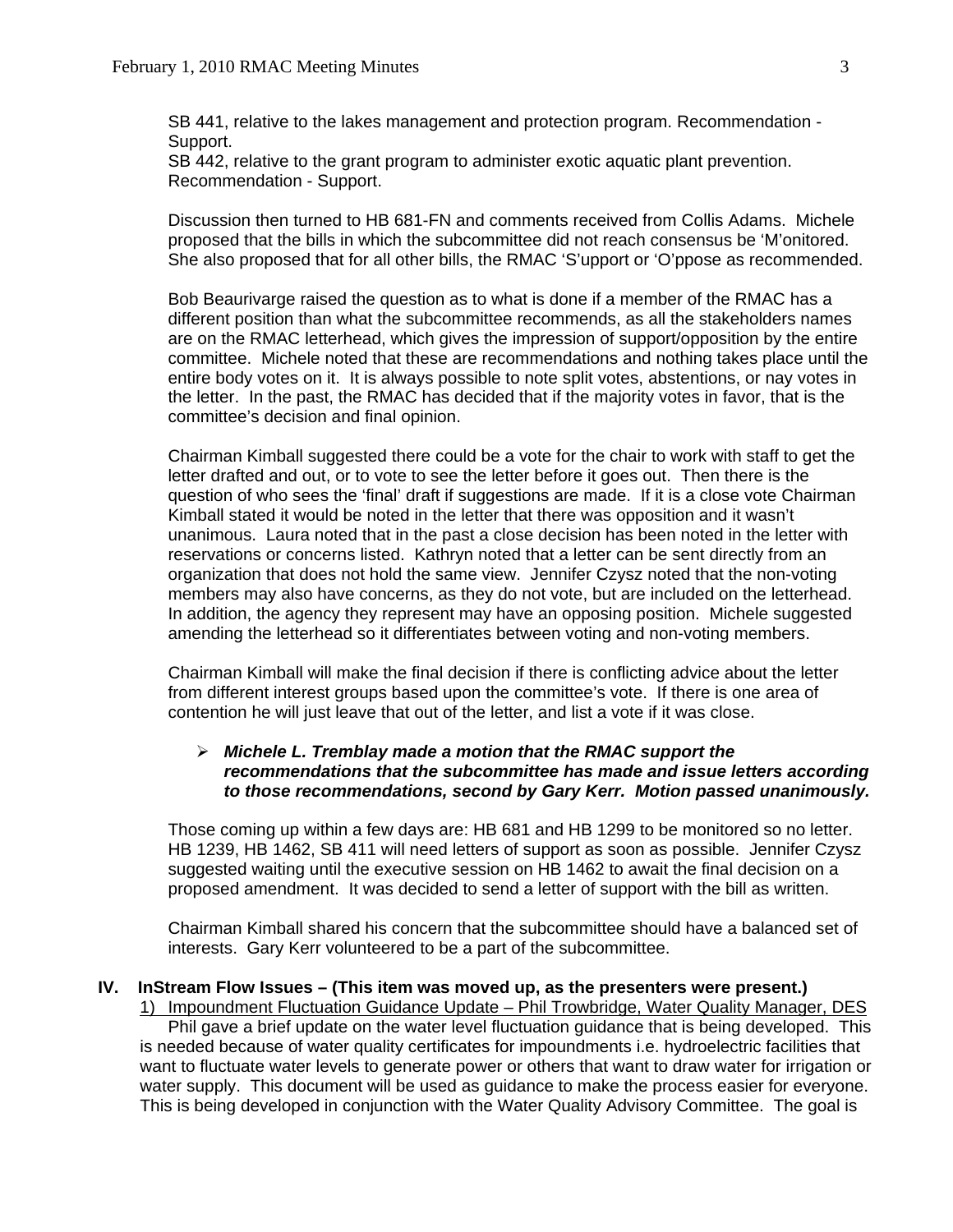to have it written by June. It will be good to have the applicability and the screening process well defined.

- 1) Applicability is limited now to new or modified water quality certificates that need to be issued. When the method is proved workable, then it will be applied as the next phase to DES operated impoundments, and then expanded further. All other water quality standards for the impoundment must be met first.
- 2) Screening approaches will be used to narrow down the pool of impoundments that must have an in-depth study. This will be a two or three stage screening process to help identify impoundments that will need more analysis. We are following Maine's lead in interpreting hydropower projects, by only accepting projects that will dewater no more than 20% of the total area. There may be times where site specific cases will draw down more for the protection of instream flows downstream of the impoundment. Water bodies with a small impact will have a simple evaluation procedure.

 There will need to be a step added for consultation with other agencies to see if there are special factors that would prevent this from working – for example if there is critical habitat that will be affected.

3) The linkage between this study, the guidance and Water Quality Standards is antidegradation. The biological condition radiant tier approach will be used first. There are about 10 different narrative metrics that are defined in terms of a classification and used to determine what tiers are. Lots of different information can be compiled about the biology in order to make it a more objective and organized decision.

This is being modeled after what has been done in Pennsylvania. In the new regulations there are about eight or 10 criteria that need to be addressed. It is ultimately the Commissioner's decision. This is not made to take the place of an Environmental Impact Statement; it will be in addition to it. It will be guidance for the Department to handle this question.

Phil asked for people to share thoughts with Laura or Jenn and they will forward them to him.

#### 2) Instream Flow Program Update – Wayne Ives, Instream Flow Specialist, DES

The Protected Instream Flows on the Lamprey River Report was completed in July 2009 in which protected flows were identified. A waiver was requested to hold off on establishing the protected flows until the Water Management Plans were developed. The Commissioner is making a decision on that. The goal is to have the Lamprey Water Management Plan completed by September 2010.

Wayne then provided an update and summary of the Instream Flow Council's (IFC) review of the NH Instream Flow Studies on the Lamprey and Souhegan Rivers. The main purpose of the review was to identify any flaws in the methodology; it appears that the methodology is appropriate.

The Council is made up of Fish and Wildlife specialists from across the US and Canada who have an interest in developing instream flow methods. Five IFC members reviewed the studies, each with different technical strengths. The comments were received in September 2009 and were mostly positive.

The review was 72 pages long, dense with technical discussions. Wayne has worked it down to 26 pages. It is now more of a summary of the main points. It also contains DES's response to any questions or concerns raised. Wayne will now send it back to the contractors, and then back to the IFC so that there are no miscommunications. Agreement among the reviews was not always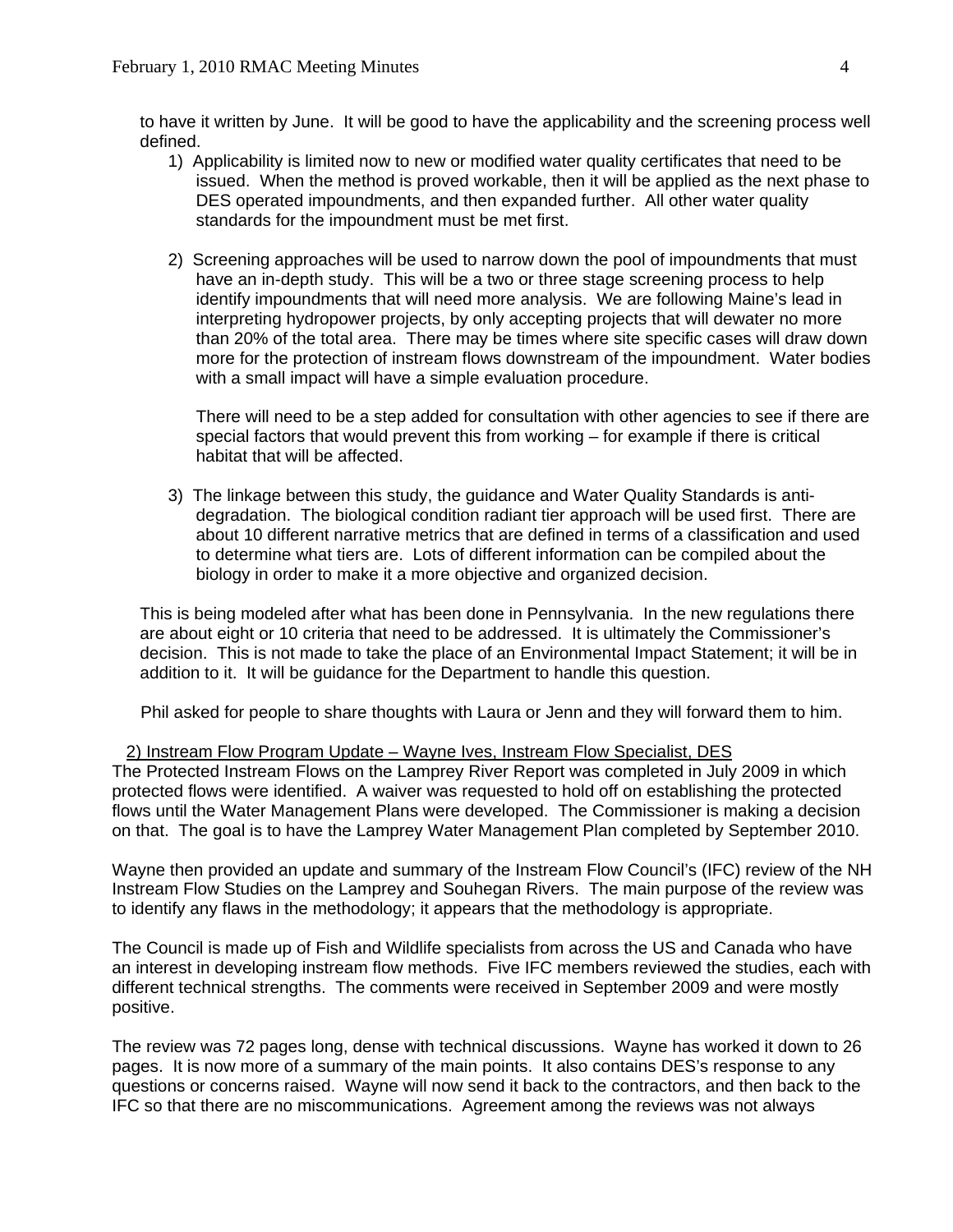reached, as each reviewer had different expectations. There was discussion as to how 'peer review' and 'general comments' should be presented in the summary document.

If there is a difference of opinion, it was mentioned that either side should justify their perspective with studies and/or data. It was also mentioned that the summary provided by DES describes how the methodology is being applied in NH. The intention is to distribute the IFC's response and the summary from DES, to allow people to be informed about the process and the review. Public input has always been very important. There is a deadline to finish due to NOAA funding.

Some of the differences of opinion include:

- our goal (biological integrity) for protection should be close to existing conditions,
- keep numbers instead of categorizing suitability,
- species versus community protected flows, and
- weighting values are of concern

# Next steps:

 This is the first IFC review that the IFC has done for anyone. Once Wayne receives confirmation from IFC that their points have been addressed, the summary will be sent to the Technical Review Committees for their review and consideration. Then, the IFC review and the DES summary will be posted on the DES website and notifications will be sent out.

# Lamprey and Souhegan Water Management Plans (WMP)

Net water use is low, but some segments have large use.

 Consequently, conservation & water use plans have limited effect for most of the river. Dam management is a strong component of the WMP – storage is still finite and ultimately, can not offset all new water use. Dams will have a larger role than anticipated. The flexibility to change the storage is even smaller. The water plan gets updated when any new water use comes into existence.

Conclusion – water use management has increased in importance.

# Water Management Plan (WMP)

- ¾ WMPs for each Affected Water User (AWU) and Affected Dam Owner (ADO)
	- $\triangleright$  Manage for the rare and some critical catastrophic Protected Instream Flow (PISFs)
	- $\triangleright$  Track the trends in/out PISFs
	- $\triangleright$  Offset impacts of off-stream use
	- $\triangleright$  Protect public water supplies' interests
- $\triangleright$  Implementation schedule extends over years
- $\triangleright$  (Still missing a long-term monitoring program)

# Status of Lamprey and Souhegan WMPs

- $\triangleright$  Focus shifted from the Souhegan to the Lamprey WMP to close out NOAA funding
- $\blacktriangleright$  January 15<sup>th</sup> meeting regarding conservation tool box:
	- ¾ Souhegan Task 8 showed localized Water Use (WU) impacts
	- ¾ Lamprey Task 8 showed localized WU impacts
	- $\triangleright$  Env-Wq 2101 Conservation Rules apply
	- ¾ Additional conservation during low flows- limitations on outdoor water uses

# Souhegan WMPs

- $\triangleright$  See status handout
- $\triangleright$  Boilerplate done historical water use and impoundment/dam infrastructure details
- $\triangleright$  Site 19, Site 35 (passing through Water Loom)
- $\triangleright$  Impact studies done on 19 and 35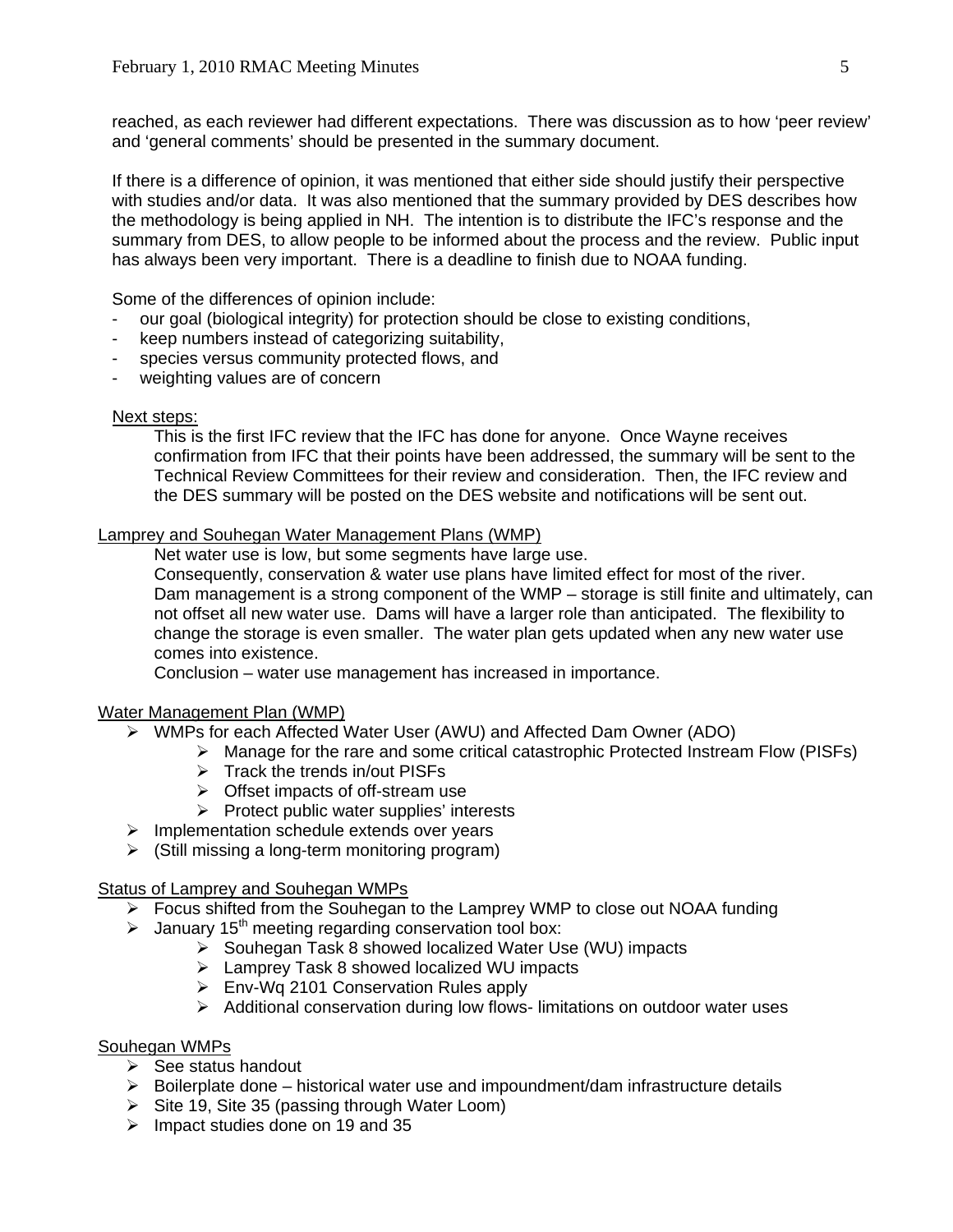$\triangleright$  Information on other dams for future offsets

Lamprey WMP subwatershed-plans status

- $\triangleright$  Boilerplate done historical water use and impoundment/dam infrastructure details
- $\triangleright$  Developing individual plans
- ¾ Water use subwatershed-plans are last to be developed
- $\triangleright$  Preliminary drafts for DES to review then go to the AWUs and ADOs
- $\triangleright$  Need to complete flow analysis for what is needed/possible from relief pulses (Dam B.)

A study was conducted on Pawtuckaway Lake to measure water flows and water quality on the Lamprey River. The impact on the Lamprey River by Pawtuckaway Lake is measurable. There were no dramatic water quality impacts, and the flow releases were under ideal conditions. In these conditions, we were able to see a significant response from dumping water out of Pawtuckaway Lake. This would allow for the operation of a pulse flow, which is a release mechanism for instream flows. Operators could ramp up for one day, or two days of flow, and then ramp down for the final day. There appears to be no negative impacts.

Chairman Kimball noted the challenge is now the politics between the Lamprey's Protected Instream Flow and the Water Management Plan. This information is posted on the internet.

Mary Ann Tilton joined the meeting.

#### **II. Legislative/Rulemaking/Other**

2) Wetlands Stream Crossing Rules Update – Mary Ann Tilton

DES filed final proposed Stream Crossing Rules and will be before JLCAR on February 19, 2010. Several documents were developed, one summarized all written comments received, another summarized oral testimony given at the public hearings, and a third described the changes made to the rules. The changes made to the rules were balanced and ensured the main goal of the workgroup was achieved. Mary Ann welcomed any testimony before the JLCAR committee and noted that additional changes can still be made. A public hearing will be held.

Areas in which the rules have been strengthened:

 The waiver process has been narrowed in terms of definition and moved into a single location. Temporary crossings have been tightened up; they must be removed in one year.

For permanent crossings the logging industry must now obtain the standard Dredge and Fill permit for projects over 200 acres. This allows more flexibility for temporary crossings but tightened up the review for permanent crossings. Clarification is also being worked on for the table for the different tiers. The intent was to have a notification process, a PBN or Forestry Notification for certain tiers. The Notification process is definitely being reviewed.

DES does have an interest in looking at adopting the UNH manual, but the objection is that it does not reference the stone fords. A lot of the UNH guidebook is already being applied because federal permits are wanted.

Michele Tremblay noted there is discussion about field determination of different conditions and that would change the threshold of an application vs. just being able to do something vs. Permit by Notification.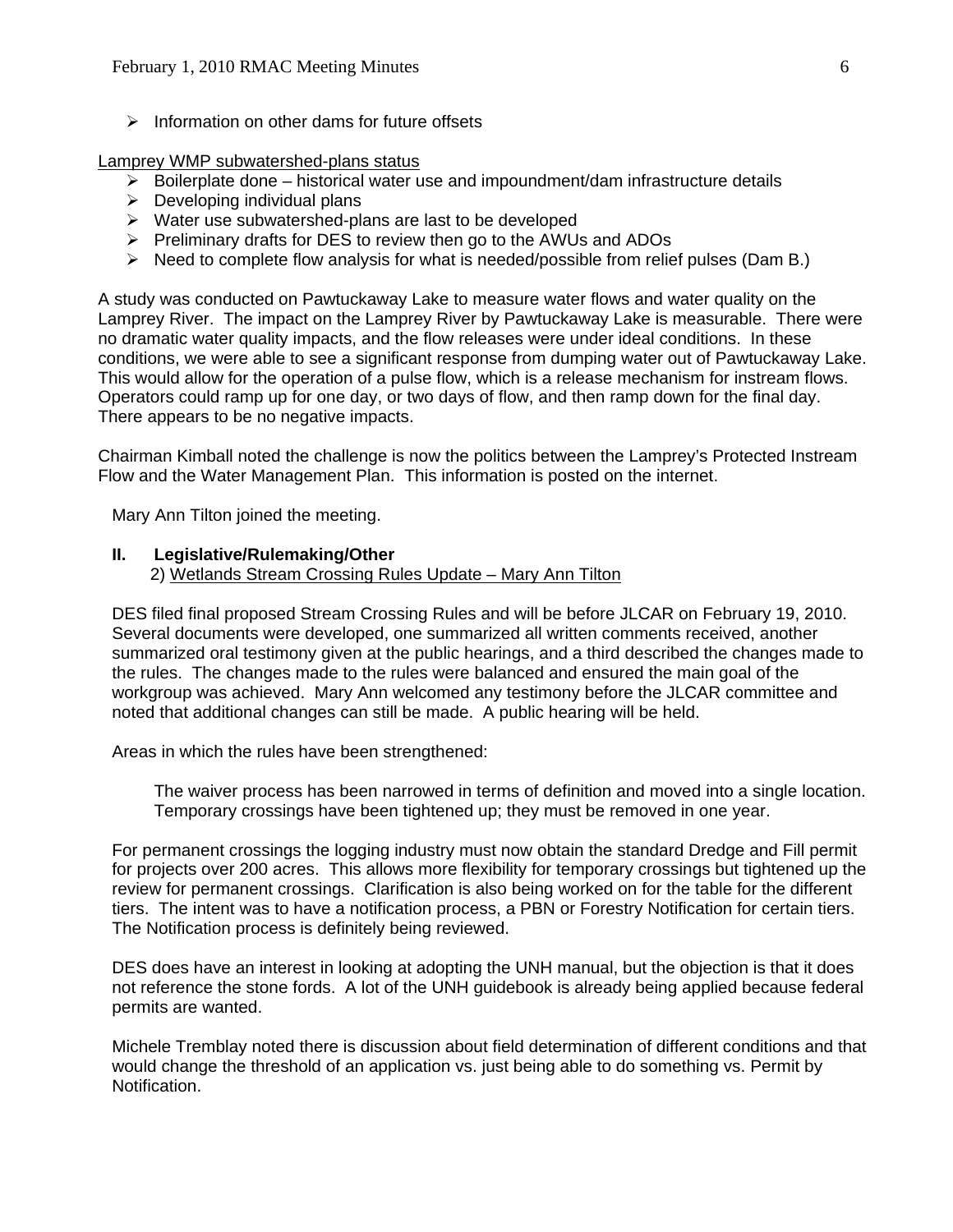Mary Ann invited the committee to look at the waiver section. It is much more specific now. It is related to the project purpose.

Chairman Kimball noted that the question is not only the details but how the RMAC wants to respond. There are significant improvements. There is a six year period for the rules to be reviewed and then more refinements can be made.

# ¾ *Michele L. Tremblay moved that the RMAC maintain its position of support, but noted that clarification is needed on the notification process, second by Kathryn Nelson. Motion passed unanimously.*

## **III. 2008 – 2009 Rivers Program Biennial Report– Jenn Rowden, NHDES**

The biennial report covers fiscal years July 1, 2007 to June 30, 2009. It serves as the report to the General Court on the Dedicated Rivers Program Fund that was added through the legislature in 2007. During this time frame, two rivers have been to the program – the Cocheco River and the Upper Reach of the Ammonoosuc River, and RSA 483 was updated and revised slightly. Tidal rivers can now be nominated into the program. In addition, RSA 483 was modified to ensure that when conflicts arise in the attempt to protect valued characteristics within a river, priority shall be given to those characteristics necessary to meet state water quality standards.

Protected Instream Flows were established for the Souhegan River and work is still being conducted on the Lamprey River. A draft of the Long Range Management Plan for State-Owned Land within the Designated Exeter River Watershed was developed. Two Watershed Conferences were held, which reached just over 400 people. The RMAC & the Lakes Management Advisory Committee (LMAC) have developed their Sustainability Initiative to direct future goals to help protect surface water in the state. There was also the addition of one non-voting member to the RMAC representing the Department of Safety. The RMAC provided almost 500 hours of volunteer time, which is a very conservative estimate. The Committee reviewed 17 surplus land requests, testified on 15 river related bills, served on five legislative subcommittees, and provided advice to the Instream Flow Program and DES on a variety of topics.

The LACs developed or updated eight local river corridor management plans, three of which were new and five were updates. Lots of Management Plan efforts were conducted. In addition, LACs reviewed over 150 state permits and provided over 21,000 hours of volunteer time.

RMPP staff worked 12,000 hours on river program activities for the two year period. Most of the time is spend on the Instream Flow program. The LAC time is  $10 - 15\%$  of overall staff time. The budget is about \$470,000 for the two years.

The future program goals are divided into four categories. They were developed to encompass a five year time-frame and were directed by the Sustainability Initiative. The goals under the outreach and education category include more focus on using watershed approaches for outreach, increasing protection of riparian buffers, and more effective communication of the work that is being done – data collection, monitoring, etc. The RMAC/LMAC data subcommittee is currently working on the latter portion. The goals for the legislation and policy category include increasing protection of headwater streams, incorporating designated uses of state water quality standards, and implementing flood commission recommendations. The goals under the technical assistance category include increasing geomorphic work, continuing the use 604(b) funds to implement LAC river corridor